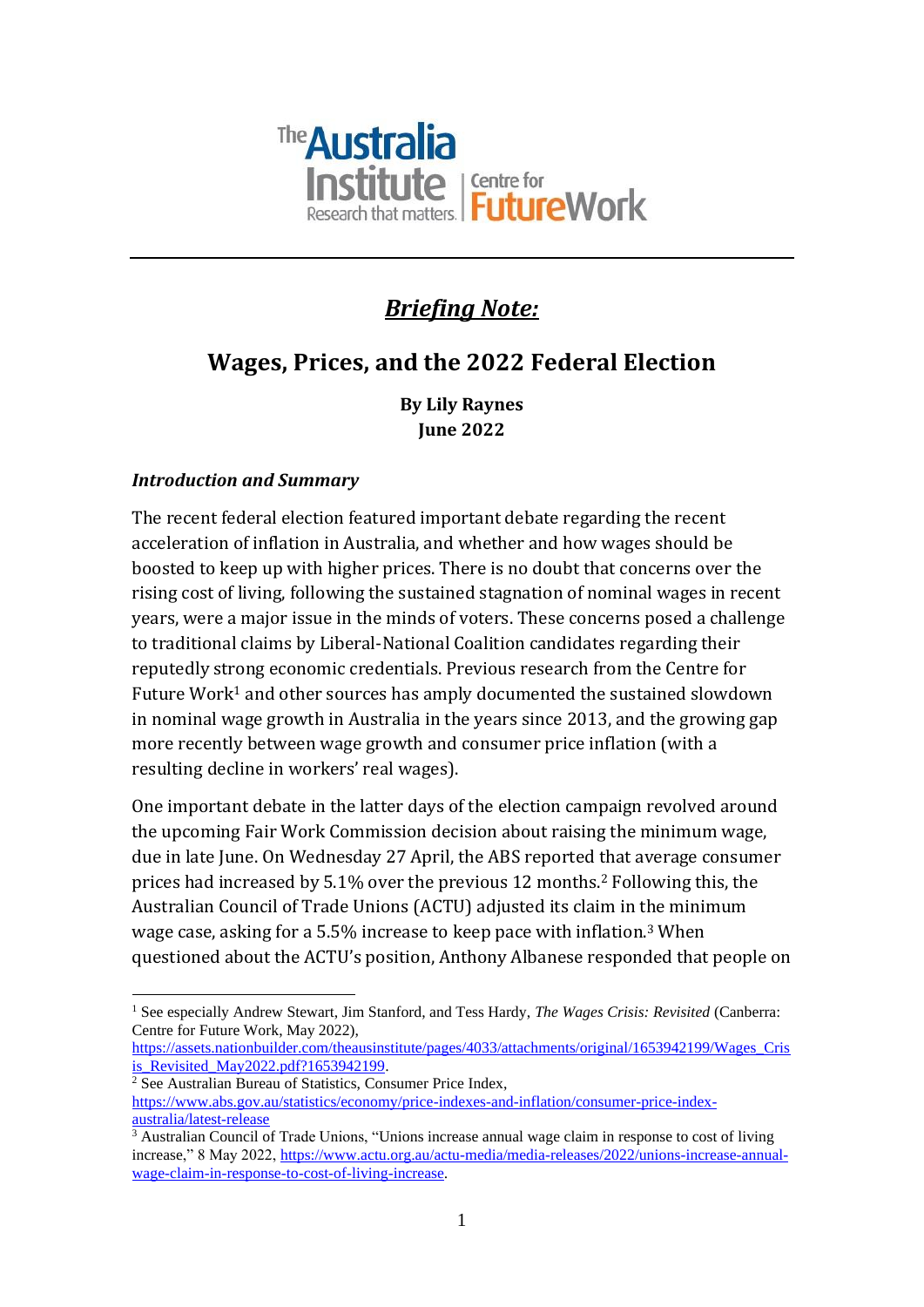"minimum rates of pay can't afford to go backwards".<sup>4</sup> This incited a flurry of media and political scrutiny about the viability of increasing wages to keep pace with inflation. Then-Prime Minister Scott Morrison stated that boosting wages in line with inflation was "reckless," and that Anthony Albanese was a "loose unit on the economy".<sup>5</sup> While some commentators denounced the idea of lifting wages in tandem with inflation, others endorsed it, and the general idea seemed to be popular with the broader public.

To evaluate the impact of these debates on the outcome of the election, the Australia Institute conducted a special exit poll, surveying a nationally representative sample of 1,424 Australians from 6pm Saturday May 21. Among other questions, the survey asked about voters' attitudes towards cost of living pressures and wage growth.

The results make it clear that a **large majority of Australians support wage increases that keep up with cost of living.** Almost six in seven respondents (83%) support that general goal, and support for wage increases that keep up with inflation is strong across the political spectrum (including among Coalition voters). While conservative economists might be alarmed at the idea that wages should increase as fast as prices (motivated by fear, unjustified in our view, that this would only 'lock in' further inflation), among ordinary voters the idea seems reasonable and fair. In this context, the criticisms of Mr. Albanese's positions more likely hurt the Coalition campaign, not the Labor leader. Our poll found that 39% of respondents felt the Labor party best addressed the issues of wages and the cost of living in the election, compared to 26% who felt the Coalition had the strongest position.

This briefing paper reviews the detailed findings of the exit poll regarding wages, prices, and the cost of living. The poll also confirmed that close to two-thirds of Australians (65%) believe their nominal incomes have lagged behind inflation in the past year.<sup>6</sup> Regarding what can be done to ameliorate this problem, Australians were divided: about half of respondents believe government policies can significantly alter the course of wage growth, while the other half do not.

<sup>4</sup> Greg Jericho, "It shouldn't be such a shock that Anthony Albanese believes the minimum wage should rise with inflation," *The Guardian*, 11 May 2022,

[https://www.theguardian.com/business/grogonomics/2022/may/12/it-shouldnt-be-such-a-shock-that](https://www.theguardian.com/business/grogonomics/2022/may/12/it-shouldnt-be-such-a-shock-that-anthony-albanese-believes-the-minimum-wage-should-rise-with-inflation)[anthony-albanese-believes-the-minimum-wage-should-rise-with-inflation](https://www.theguardian.com/business/grogonomics/2022/may/12/it-shouldnt-be-such-a-shock-that-anthony-albanese-believes-the-minimum-wage-should-rise-with-inflation)

<sup>&</sup>lt;sup>5</sup> Jake Evans, "Scott Morrison says Anthony Albanese's 5.1 per cent pay rise intervention would send interest rates spiralling," *ABC News*, 10 May 2022, [https://www.abc.net.au/news/2022-05-11/morrison](https://www.abc.net.au/news/2022-05-11/morrison-hits-back-on-labor-inflation-pay-rise-push/101055134)[hits-back-on-labor-inflation-pay-rise-push/101055134](https://www.abc.net.au/news/2022-05-11/morrison-hits-back-on-labor-inflation-pay-rise-push/101055134)

 $\overline{6}$  That belief is consistent with statistical data showing that increases in nominal wages (2.4% over the 12 months preceding the election) were less than half as fast as the rate of CPI inflation. See Jim Stanford, "Proof positive. Real wages are shrinking, these figures put it beyond doubt," *The Conversation*, 18 May 2022, [https://theconversation.com/proof-positive-real-wages-are-shrinking-these-figures-put-it-beyond](https://theconversation.com/proof-positive-real-wages-are-shrinking-these-figures-put-it-beyond-doubt-183343)[doubt-183343.](https://theconversation.com/proof-positive-real-wages-are-shrinking-these-figures-put-it-beyond-doubt-183343)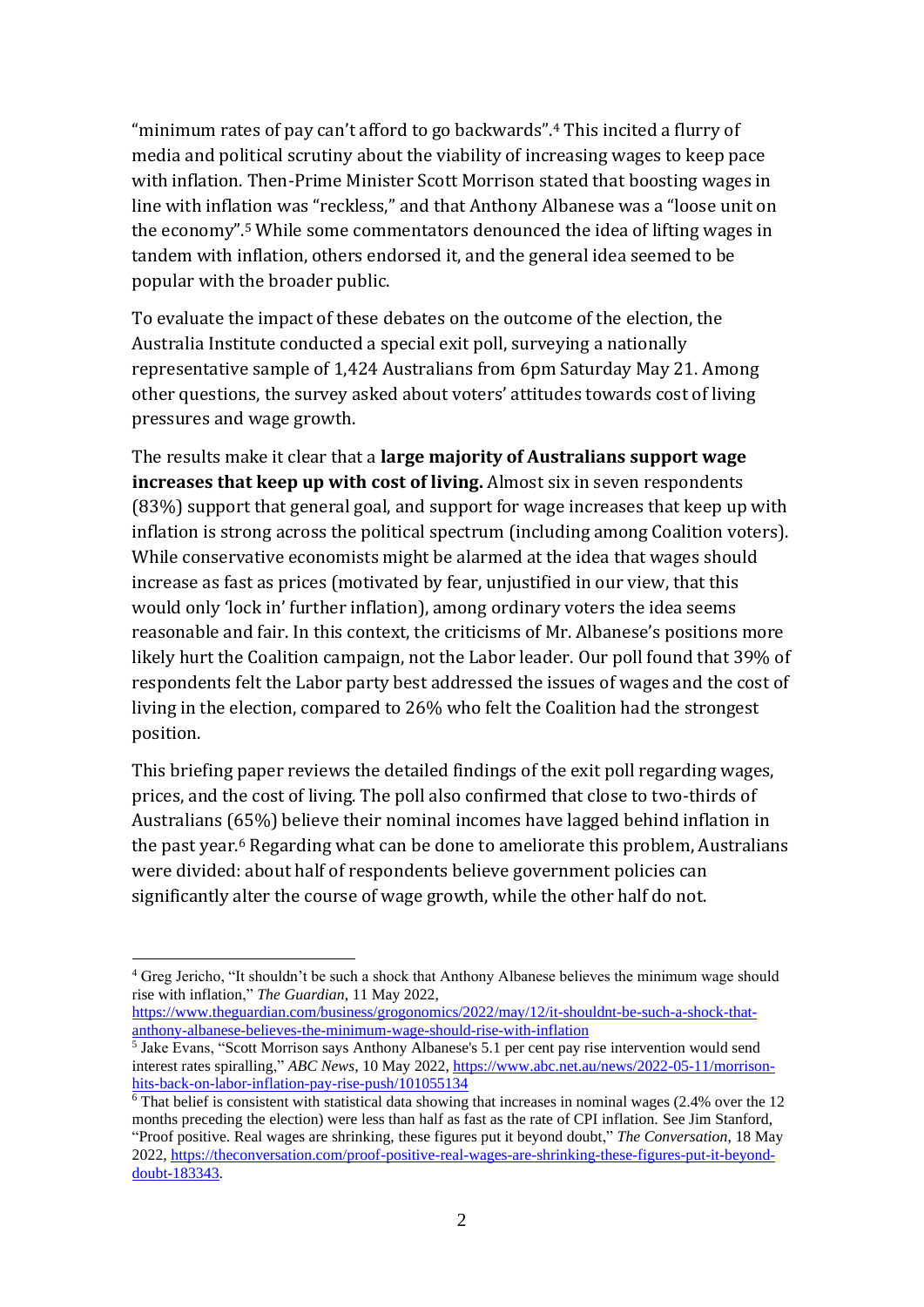#### *Should Wages Keep Up With Prices?*

Respondents were asked whether they agree or disagree with the statement: "Wages should be increased to at least keep up with the cost of living". The results are illustrated in Figure 1. The goal of raising wages to keep up with prices was supported by 83% of voters, and opposed by just 10% (with the remainder undecided). This position was supported across all voting intentions. Even four in five Coalition voters (79%) agreed wages should be increased to at least keep up with the cost of living, compared to 13% who disagreed. Labor voters were most likely to agree that wages should be increased to at least keep up with the cost of living (88%). Almost six in seven Independent/Other voters (84%) and Greens voters (83%) also agreed that wages should be increased to at least keep up with the cost of living.





*Source: survey results, as described in text.*

# *Has Your Income Kept Up With Rising Prices?*

Perhaps this strong and widespread support for lifting wages to keep up with prices is understandable, given widespread concern with the rising cost of living and falling real incomes in Australia. Wages have been growing very slowly (at an average of about 2% per year) for almost a decade (beginning around 2013). For most of that time, slow nominal wage growth at least generally kept up with inflation, producing stagnant (but not declining) real incomes. However, with the acceleration of inflation following the COVID-19 pandemic, slow nominal income growth is now translating into significant real wage declines. Our polling results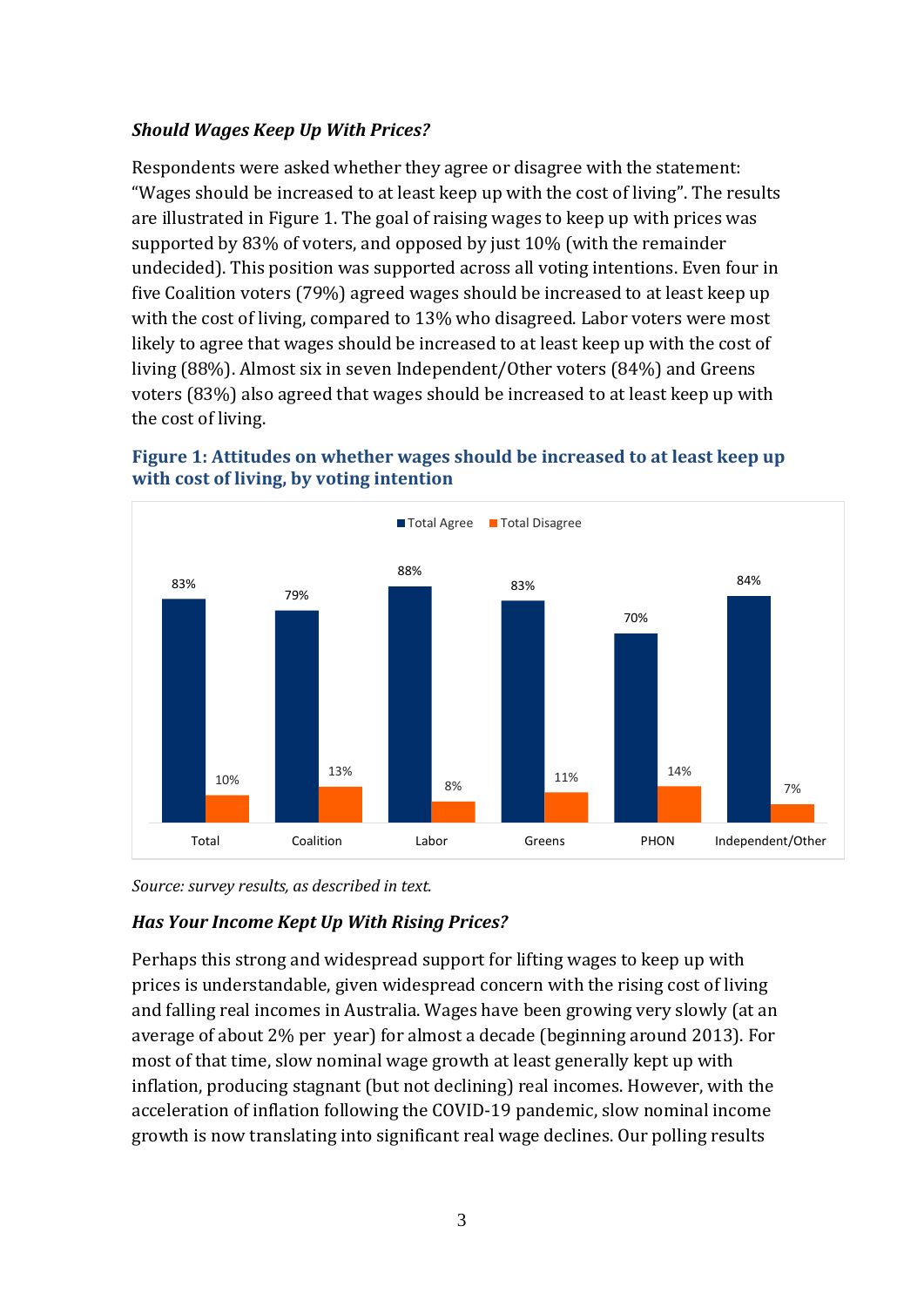confirm that most Australians believe their incomes have lagged far behind the growth of consumer prices.

Figure 2 illustrates responses to our question regarding the relative paces of income and price growth. **Almost two in three Australians (65%) believe their incomes grew somewhat or much slower than the cost of living over the past year.** Only 13% believe their incomes grew somewhat or much faster than the cost of living over the past year.



# **Figure 2: Income growth compared to cost of living in the past year, by gender**

#### *Source: survey results, as described in text.*

A strong gender dimension to the issue of real incomes is evident, with women more likely to feel their income has grown less than the cost of living over the past year (70% for women, compared to 60% for men). This reflects the broader problem of gender inequality in wages, since women are more likely to be employed in insecure and low-paid employment, and thus more likely to experience wage stagnation and falling real incomes.

Concerns over falling real incomes are also more likely to affect those in lower income brackets, compared to those earning more. Figure 3 indicates that Australians who earn less, were more likely to believe their incomes were lagging behind the cost of living. Over three-quarters (76%) of those earning between \$20,000 and \$40,000 per year felt their incomes lagged inflation in the last year. Concern over lagging real incomes declined almost monotonically with rising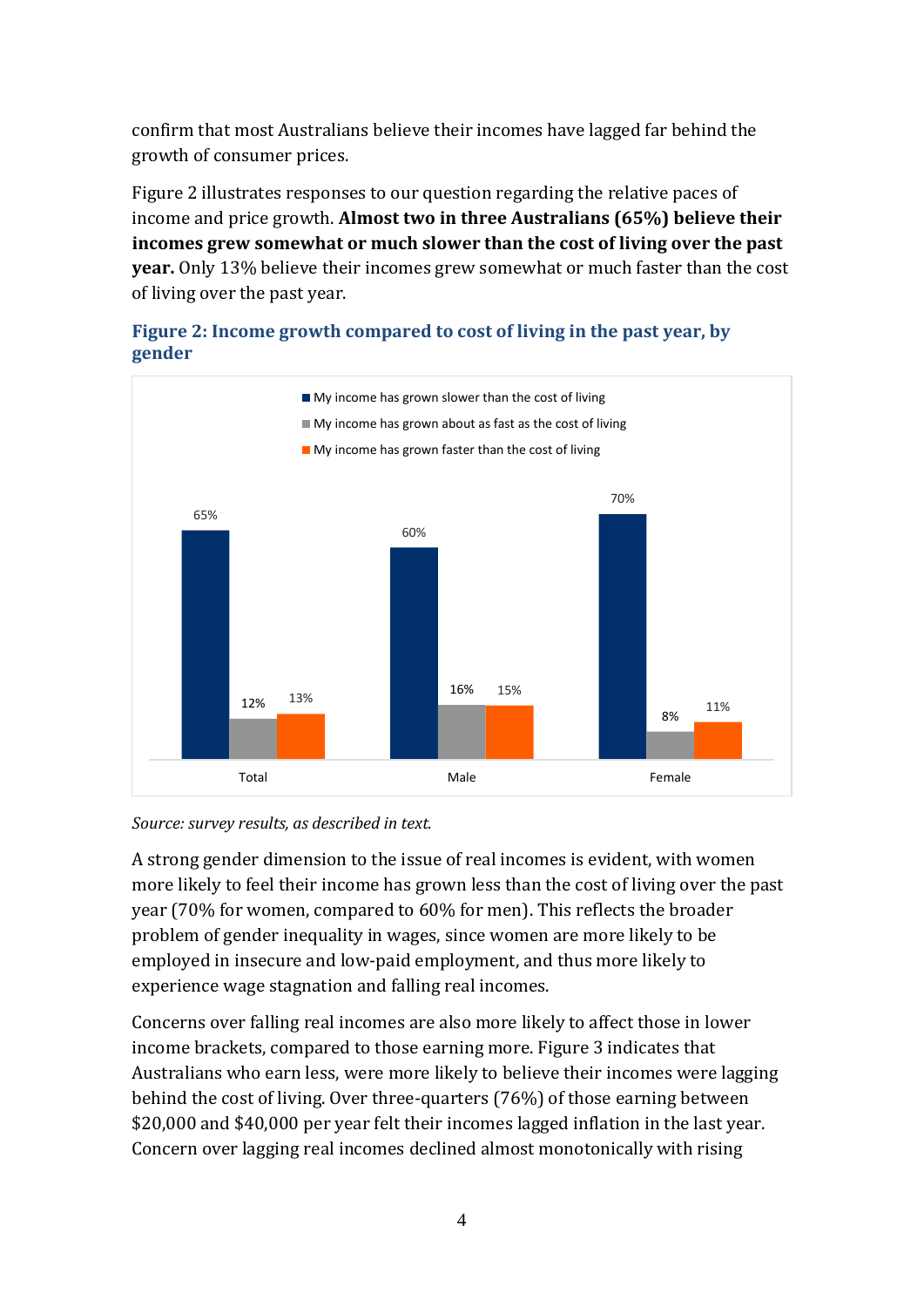income. Just 59% of those earning \$150,000-\$200,000 felt their incomes grew more slowly than prices. Similarly, high-income Australians were more likely to report that their income grew faster than the cost of living – including 24% of those earning between \$150,000 and \$200,000 per year, compared to just 6% of those earning between \$20,000 and \$40,000 per year.

Only one group, those earning under \$20,000, bucked this correlation between income level and concern over falling real incomes. 63% of those low-income households believe their incomes grew slower than prices, slightly less than the overall average, and 14% believed their incomes grew faster than prices (about the same as the overall average). This result seems counter-intuitive – especially since price increases have been significantly faster for the non-discretionary items (including food and shelter) that account for a larger share of total spending by lower-income households.<sup>7</sup> One factor possibly helping to explain this anomalous result was the importance of previous COVID income supports (such as expanded JobSeeker and Job-Keeper benefits) in lifting incomes for many low-income households. Those supports, however, have now been mostly eliminated. Note also that a relatively larger proportion of low-income respondents did not know whether their incomes had kept up with prices.

<sup>7</sup> Greg Jericho, "The Australian inflation rate gives the lie to Morrison's claims of strong economic management," *The Guardian*, 27 April 2022, [https://www.theguardian.com/business/grogonomics/2022/apr/27/australian-inflation-rate-figures-give-](https://www.theguardian.com/business/grogonomics/2022/apr/27/australian-inflation-rate-figures-give-the-lie-to-scott-morrison-claims-of-strong-economic-management)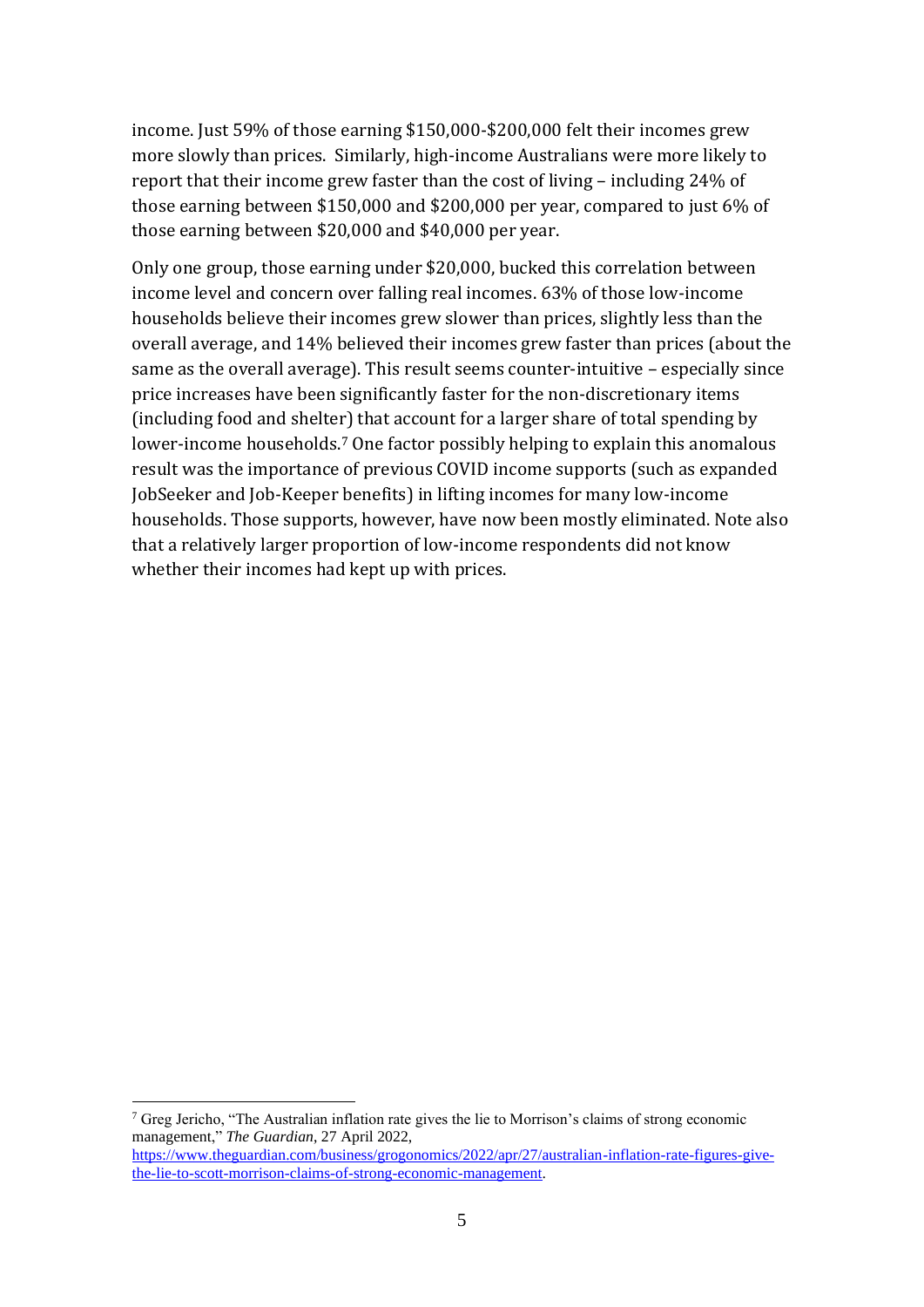#### **Figure 3: How do you think your income in the past year has compared to the increase in the cost of living? By income bracket**



*Source: survey results, as described in text.*

#### *The Cost of Living Crisis and Party Credibility*

The major parties took contrasting positions on cost of living and wages issues during the election campaign. As discussed, Anthony Albanese and the Labor Party supported lifting the minimum wage to keep pace with inflation, and proposed several other reforms that would strengthen wage growth (including removing caps on public sector pay, and various measures to address the gender pay gap). The Coalition government proposed to address cost-of-living pressures by offering short term fiscal supports (announced in the 2022-23 federal budget), including extending the Low and Middle Income Tax Offset (LMITO), one-off 'cost of living' payments for welfare recipients of \$250, and temporary relief in petrol taxes. In contrast to Labor, the Coalition refused to advocate any particular change in the minimum wage, arguing the government should not "interfere" with the Fair Work Commission's deliberations.<sup>8</sup>

<sup>8</sup> [In](https://www.abc.net.au/news/2022-05-11/morrison-hits-back-on-labor-inflation-pay-rise-push/101055134) fact many previous governments have made presentations to the Fair Work Commission (and previous incarnations of federal industrial relations tribunals) arguing for specific minimum wage increases. See Ewin Hannan, "Morrison's attack on Labor's minimum wage 'intervention' is flawed and could backfire on him," *The Australian*, 13 May 2022,

[https://www.theaustralian.com.au/nation/politics/morrisons-attack-on-labors-minimum-wage](https://www.theaustralian.com.au/nation/politics/morrisons-attack-on-labors-minimum-wage-intervention-is-flawed-and-could-backfire-on-him/news-story/7d7a5ed48f3df23cd59b4ee97bb40cb3)[intervention-is-flawed-and-could-backfire-on-him/news-story/7d7a5ed48f3df23cd59b4ee97bb40cb3.](https://www.theaustralian.com.au/nation/politics/morrisons-attack-on-labors-minimum-wage-intervention-is-flawed-and-could-backfire-on-him/news-story/7d7a5ed48f3df23cd59b4ee97bb40cb3)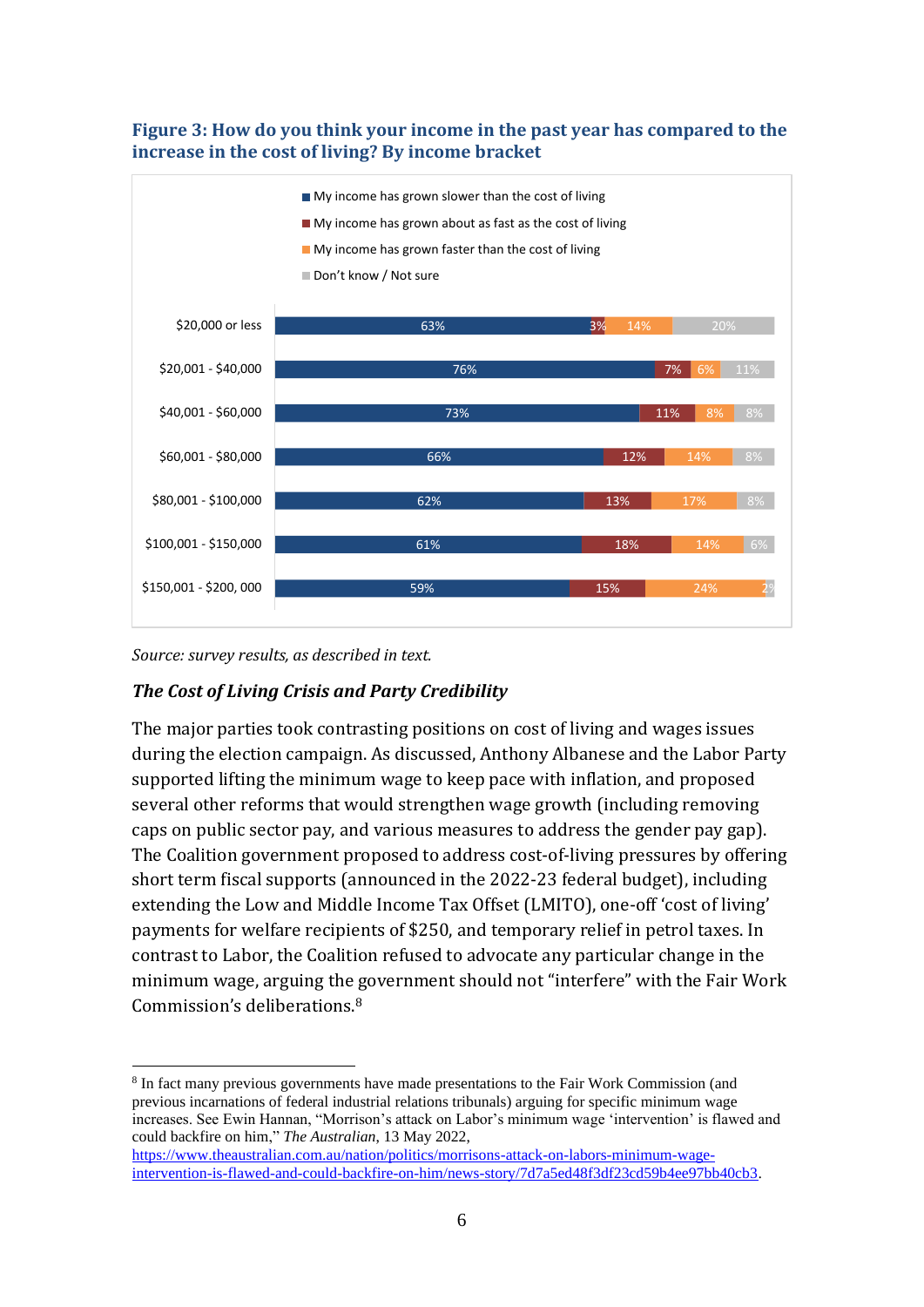It appears that the ALP's advocacy for stronger wage increases appealed to voters. As illustrated in Figure 4, when respondents were asked which party they feel best dealt with the issue of cost of living/low wages growth, the Labor Party was strongest among the parties. 39% of respondents picked the ALP as having the best platform on wages and cost of living – half again as many as chose the Coalition (26%). 10% of voters felt the Greens handled the issue best.





*Source: survey results, as described in text.*

Not surprisingly, responses to this question were strongly correlated with the political preferences of survey respondents. But even across the political spectrum, the ALP was more likely to win at least grudging support from supporters of other parties for their handling of the wages and prices issue. For example, 23% of Greens supporters, 15% of One Nation supporters, and even 11% of Coalition supporters identified the Labor Party as having the best position on wages and cost of living.<sup>9</sup>

#### *Can Governments Fix the Wages Crisis?*

Many economic and policy factors have contributed to the slow pace of wage growth in Australia in recent years, and to the more recent acceleration of inflation and resulting erosion of real incomes. Governments clearly have some influence over those factors, but cannot simply dictate the pace of overall wage growth. Former Prime Minister Morrison attempted to exploit skepticism about the ability of government to solve the wages crisis, when he stated there was no "magic

<sup>9</sup> A detailed breakdown of responses to this question by party preference is provided in the appendix.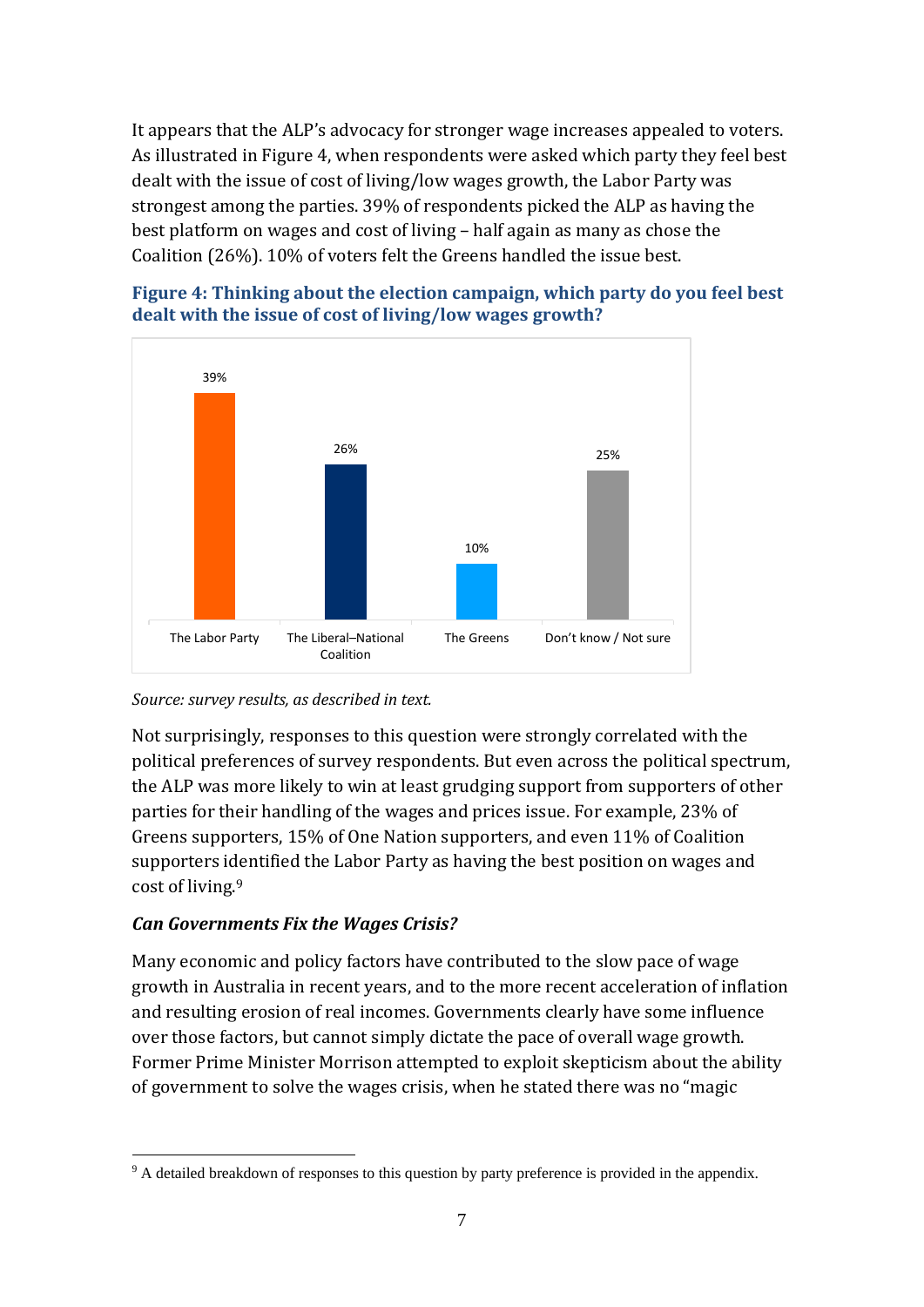wand" or "magic pen" to lift wages, and accused Mr Albanese of not understanding how wages are determined.<sup>10</sup>

Our exit poll investigated the extent to which voters believe that slow wage growth and the cost of living crisis are indeed amenable to government action. Respondents were asked whether they agreed or disagreed with the statement: "Government policies do not have much influence on how fast wages grow." Respondents were evenly split on this question: 40% agreed or strongly agreed, while 42% disagreed or strongly disagreed. 17% of Australians did not know or were not sure whether government policies influenced wages growth.







This divided result may reflect divergent opinions regarding how wages grow: a contrast between those who believe that "markets" determine wages, and those who emphasise the actions of employers or trade unions in determining wage growth, and those who believe government has influence over wage patterns. Alternatively, this result may also indicate a degree of confusion over the role of government in influencing wages, following exchanges between the party leaders over the independence of the Fair Work Commission. The Fair Work Commission, of course, is a governmental institution, but some respondents may have interpreted it as being separate from government in light of statements by some party leaders regarding the Commission's "independence."

# *Conclusion*

A wage increase that at least keeps up with inflation was strongly supported by a majority of Australians (83%). The problem of wages lagging behind inflation was a major concern for voters, and by a wide margin the ALP was seen as having dealt

<sup>10</sup> Andrew Tillett, "Labor has 'no magic wand' to lift wages: PM," *Australian Financial Review*, 9 May 2022, [https://www.afr.com/politics/federal/labor-has-no-magic-wand-to-lift-wages-pm-20220509-p5ajoh.](https://www.afr.com/politics/federal/labor-has-no-magic-wand-to-lift-wages-pm-20220509-p5ajoh)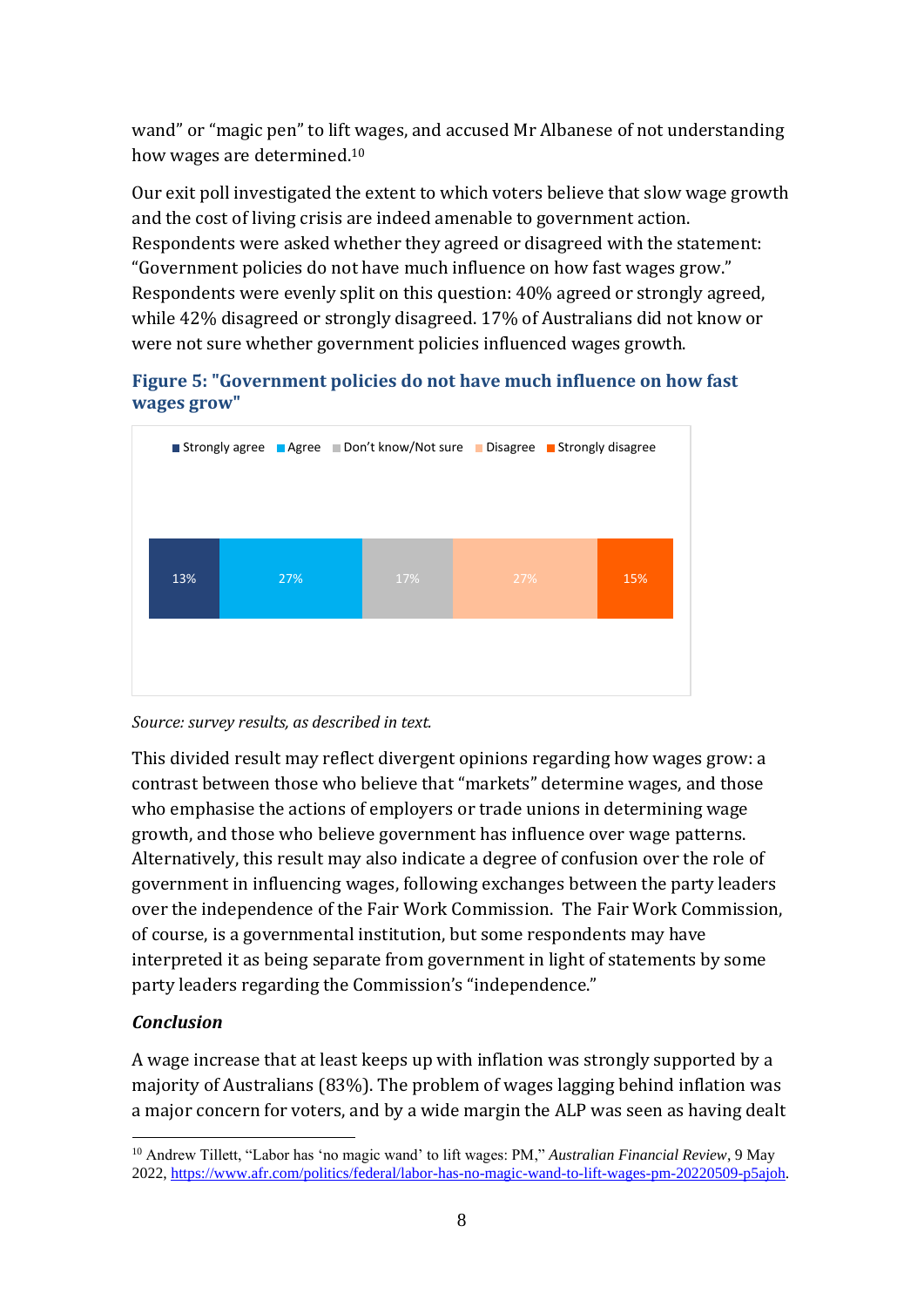with this issue most convincingly. Aggressive criticism from Coalition and business leaders of Mr Albanese's suggestion that wages should keep up with inflation likely backfired, as the greater attention devoted to this topic likely reinforced the resulting electoral benefits for the ALP. Concern over wages and the cost of living is grounded in the fact that almost two-thirds of Australians believe their incomes lagged behind prices in the last year. This concern was generally felt more by women and lower-income earners.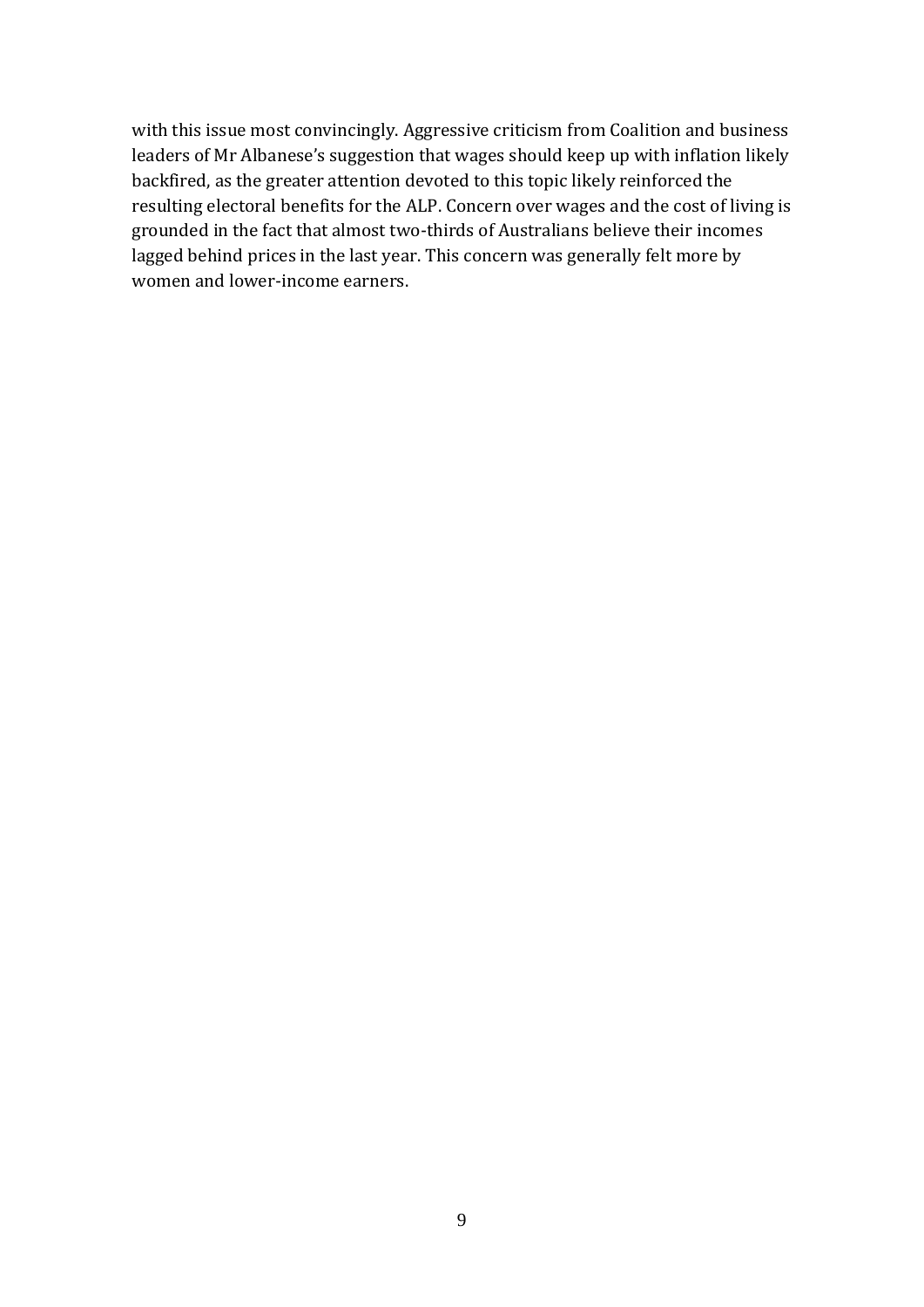# **Appendix**

# **Methodology**

Between 21 May and 25 May 2022, the Australia Institute surveyed 1,424 adults living in Australia, online through Dynata's panel, with nationally representative samples by gender, age group and state/territory. The poll was launched on the 21 May after voting booths in Australia closed at 6pm. Voting crosstabs show how respondents voted in the House of Representatives at the 2022 federal election.

The research is compliant with the **Australian Polling Council Quality Mark** [standards.](https://www.australianpollingcouncil.com/code-of-conduct) The long methodology disclosure statement follows.

# **Long disclosure statement**

The results were weighted by three variables (gender, age group and state or territory) based on Australian Bureau of Statistics "National, state and territory [population"](https://www.abs.gov.au/statistics/people/population/national-state-and-territory-population/latest-release) data, using the raking method. This resulted in an effective sample size of 1370

The margin of error (95% confidence level) for the national results is 3%. Results are shown only for larger states.

Voting intention questions appeared just after the initial demographic questions, before policy questions. It asked respondents how they voted in the House of Representatives in the 2022 election. "Coalition" includes separate responses for Liberal and National. "Other" refers to Independent/Other, and minor parties in cases where they were included in the voting intention but represent too small a sample to be reported separately in the crosstabs.

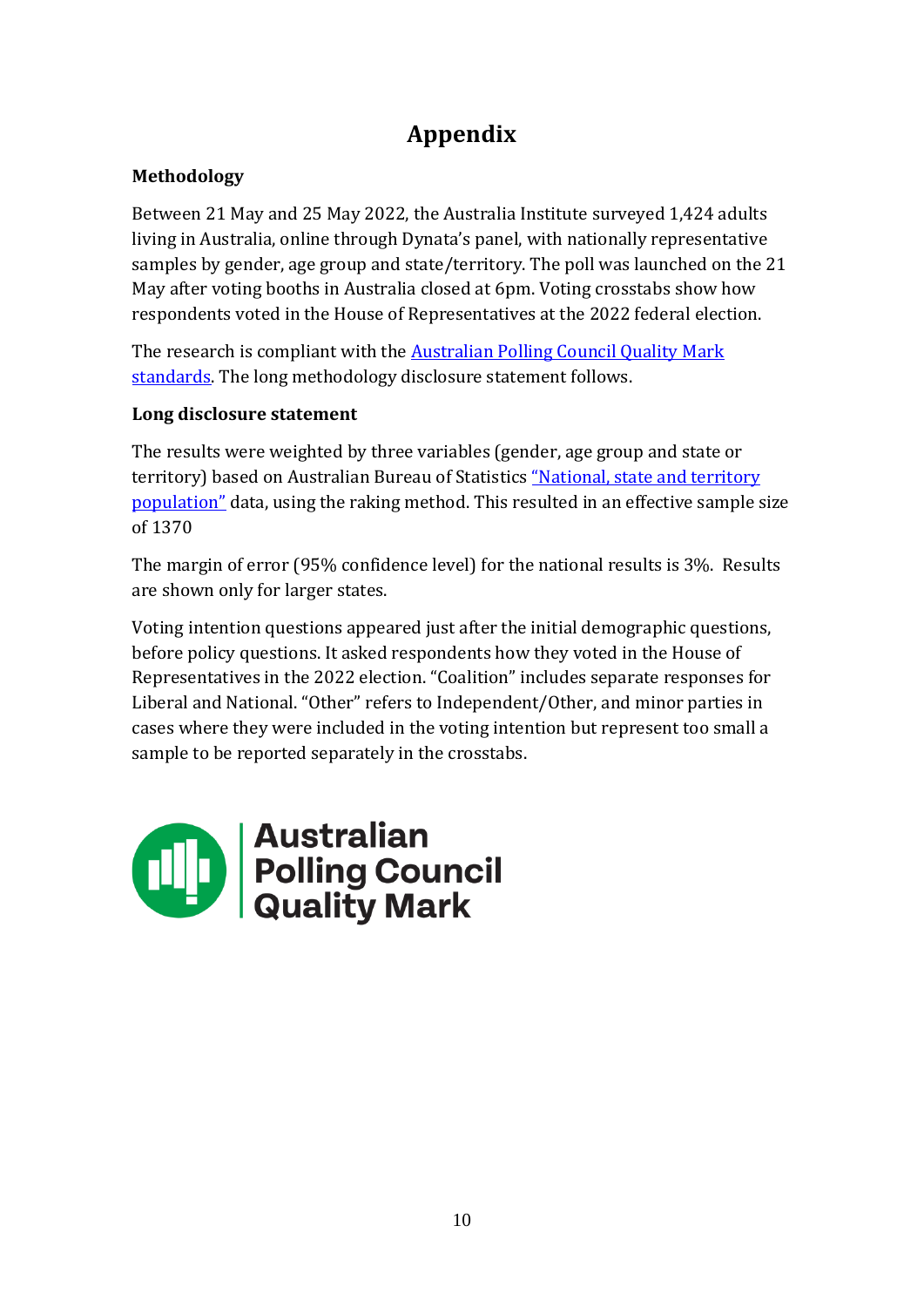# **Detailed results**

No preceding questions in the poll are expected to have influenced the results of the questions published here.

# **How do you think your income in the past year has compared to the increase in the cost of living?**

|                                                                   | <b>Total</b> | <b>Male</b> | <b>Female</b> | <b>NSW</b> | <b>VIC</b> | QLD | <b>WA</b> |
|-------------------------------------------------------------------|--------------|-------------|---------------|------------|------------|-----|-----------|
| My income has grown<br>much faster than the cost<br>of living     | 5%           | 6%          | 4%            | $5\%$      | $6\%$      | 4%  | $7\%$     |
| My income has grown<br>somewhat faster than the<br>cost of living | 8%           | 10%         | 7%            | 9%         | 10%        | 6%  | 4%        |
| My income has grown<br>about as fast as the cost of<br>living     | 12%          | 16%         | 8%            | 13%        | 12%        | 13% | 9%        |
| My income has grown<br>somewhat slower than<br>the cost of living | 24%          | 24%         | 23%           | 25%        | 25%        | 20% | 21%       |
| My income has grown<br>much slower than the cost<br>of living     | 42%          | 36%         | 46%           | 38%        | 38%        | 49% | 44%       |
| Don't know / Not sure                                             | 10%          | 9%          | 11%           | 10%        | 9%         | 9%  | 15%       |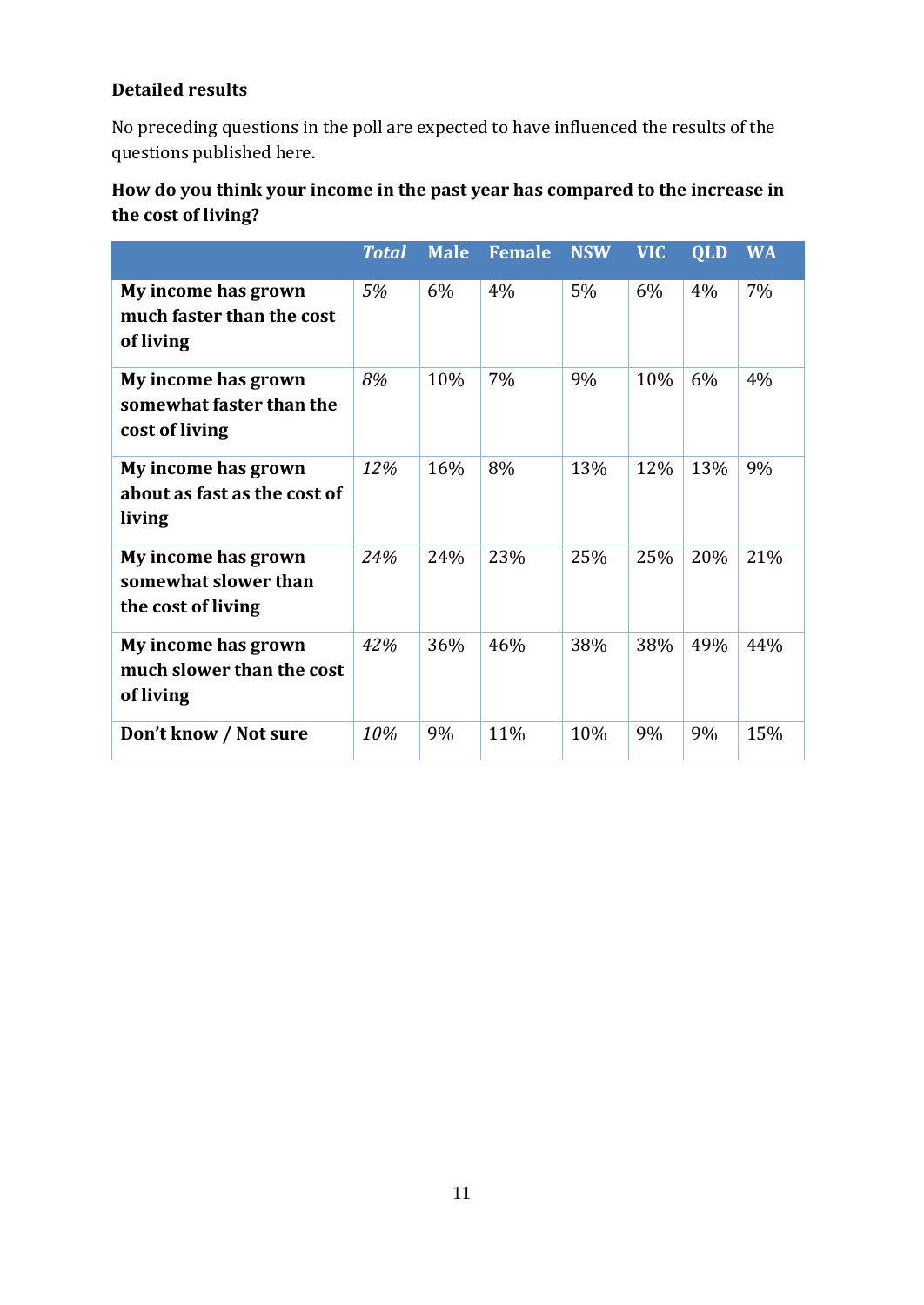|                                                                   | <b>Total</b> | <b>Coalition</b> | Labor | <b>Greens</b> | <b>PHON</b> | <b>Other</b> |
|-------------------------------------------------------------------|--------------|------------------|-------|---------------|-------------|--------------|
| My income has grown<br>much faster than the<br>cost of living     | 5%           | $7\%$            | 3%    | 4%            | $1\%$       | $7\%$        |
| My income has grown<br>somewhat faster than<br>the cost of living | 8%           | 7%               | 9%    | 12%           | 9%          | 4%           |
| My income has grown<br>about as fast as the cost<br>of living     | 12%          | 14%              | 12%   | 12%           | 8%          | 4%           |
| My income has grown<br>somewhat slower than<br>the cost of living | 24%          | 25%              | 24%   | 23%           | 19%         | 19%          |
| My income has grown<br>much slower than the<br>cost of living     | 42%          | 39%              | 41%   | 41%           | 53%         | 46%          |
| Don't know / Not sure                                             | 10%          | 8%               | 10%   | 7%            | 9%          | 19%          |

|                                                                   | <b>Total</b> | \$20,000<br>or less | \$20,001<br>\$40,000 | $\sqrt{540,001}$ -<br>\$60,000 |
|-------------------------------------------------------------------|--------------|---------------------|----------------------|--------------------------------|
| My income has grown much<br>faster than the cost of living        | 5%           | 5%                  | $1\%$                | 3%                             |
| My income has grown<br>somewhat faster than the cost<br>of living | 8%           | 8%                  | 4%                   | 5%                             |
| My income has grown about<br>as fast as the cost of living        | 12%          | 3%                  | 7%                   | 11%                            |
| My income has grown<br>somewhat slower than the<br>cost of living | 24%          | 17%                 | 18%                  | 25%                            |
| My income has grown much<br>slower than the cost of living        | 42%          | 46%                 | 58%                  | 48%                            |
| Don't know / Not sure                                             | 10%          | 20%                 | 11%                  | 8%                             |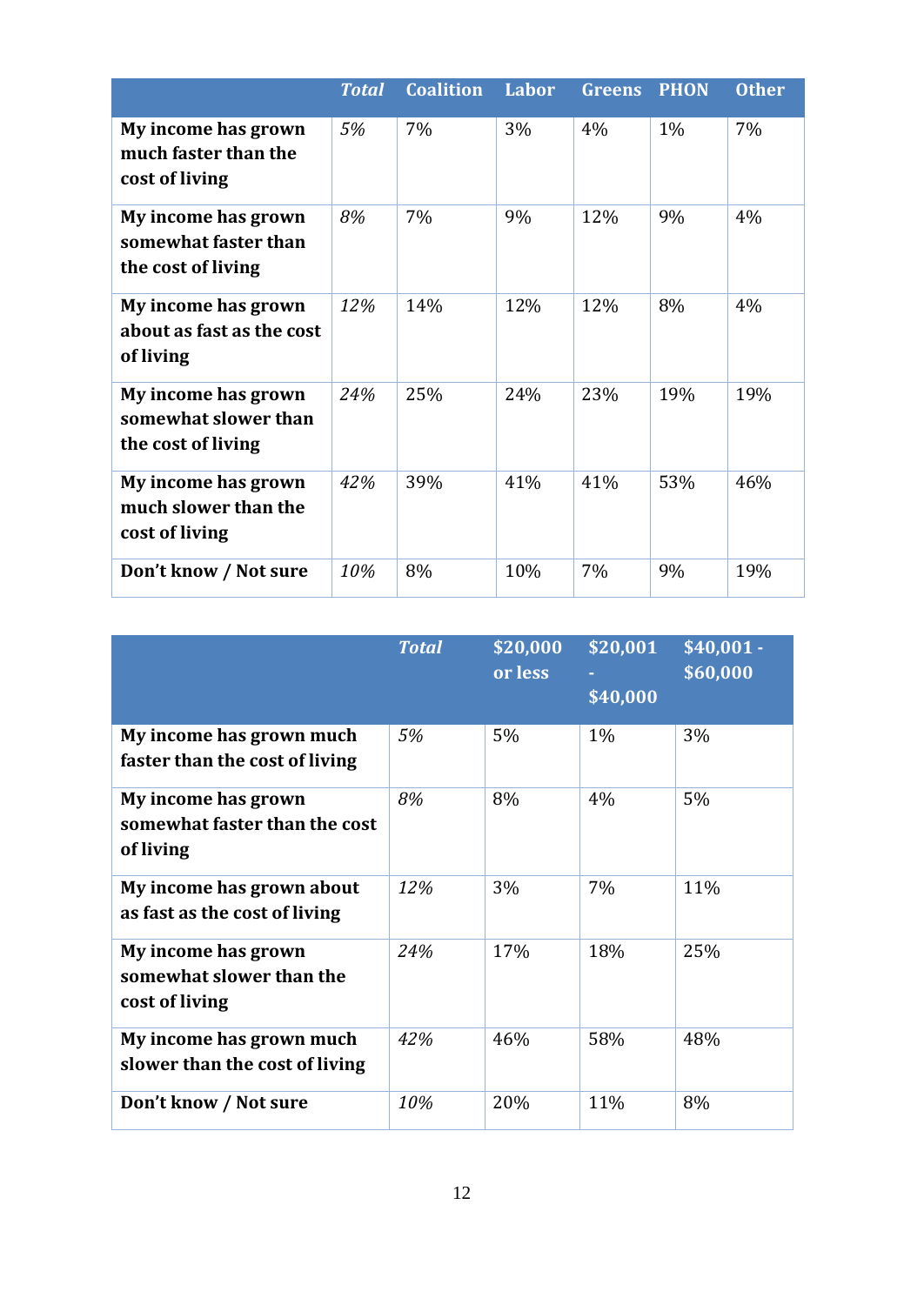|                                                                   | <b>Total</b> | $$60,001 -$<br>\$80,000 | $$80,001 -$<br>\$100,000 | \$100,001<br>\$150,000 | $$150,001 -$<br>\$200,000 |
|-------------------------------------------------------------------|--------------|-------------------------|--------------------------|------------------------|---------------------------|
| My income has grown<br>much faster than the<br>cost of living     | 5%           | 5%                      | 4%                       | 5%                     | 13%                       |
| My income has grown<br>somewhat faster than<br>the cost of living | 8%           | 9%                      | 13%                      | 9%                     | 11%                       |
| My income has grown<br>about as fast as the<br>cost of living     | 12%          | 12%                     | 13%                      | 18%                    | 15%                       |
| My income has grown<br>somewhat slower<br>than the cost of living | 24%          | 27%                     | 30%                      | 23%                    | 31%                       |
| My income has grown<br>much slower than the<br>cost of living     | 42%          | 39%                     | 32%                      | 38%                    | 28%                       |
| Don't know / Not sure                                             | 10%          | 8%                      | 8%                       | 6%                     | 2%                        |

**To what extent do you agree or disagree with the following statements? "Wages should be increased to at least keep up with the cost of living."**

|                          | <b>Total</b> | <b>Male</b> | <b>Female</b> | <b>NSW</b> | <b>VIC</b> | <b>QLD</b> | <b>WA</b> |
|--------------------------|--------------|-------------|---------------|------------|------------|------------|-----------|
| <b>Strongly agree</b>    | 43%          | 37%         | 48%           | 42%        | 44%        | 42%        | 40%       |
| Agree                    | 41%          | 44%         | 37%           | 43%        | 38%        | 38%        | 48%       |
| <b>Disagree</b>          | 8%           | 10%         | 5%            | 7%         | 7%         | 10%        | 4%        |
| <b>Strongly disagree</b> | 3%           | 3%          | 3%            | 3%         | 3%         | 3%         | 2%        |
| Don't know/Not<br>sure   | 7%           | 6%          | 7%            | 5%         | 8%         | 7%         | 6%        |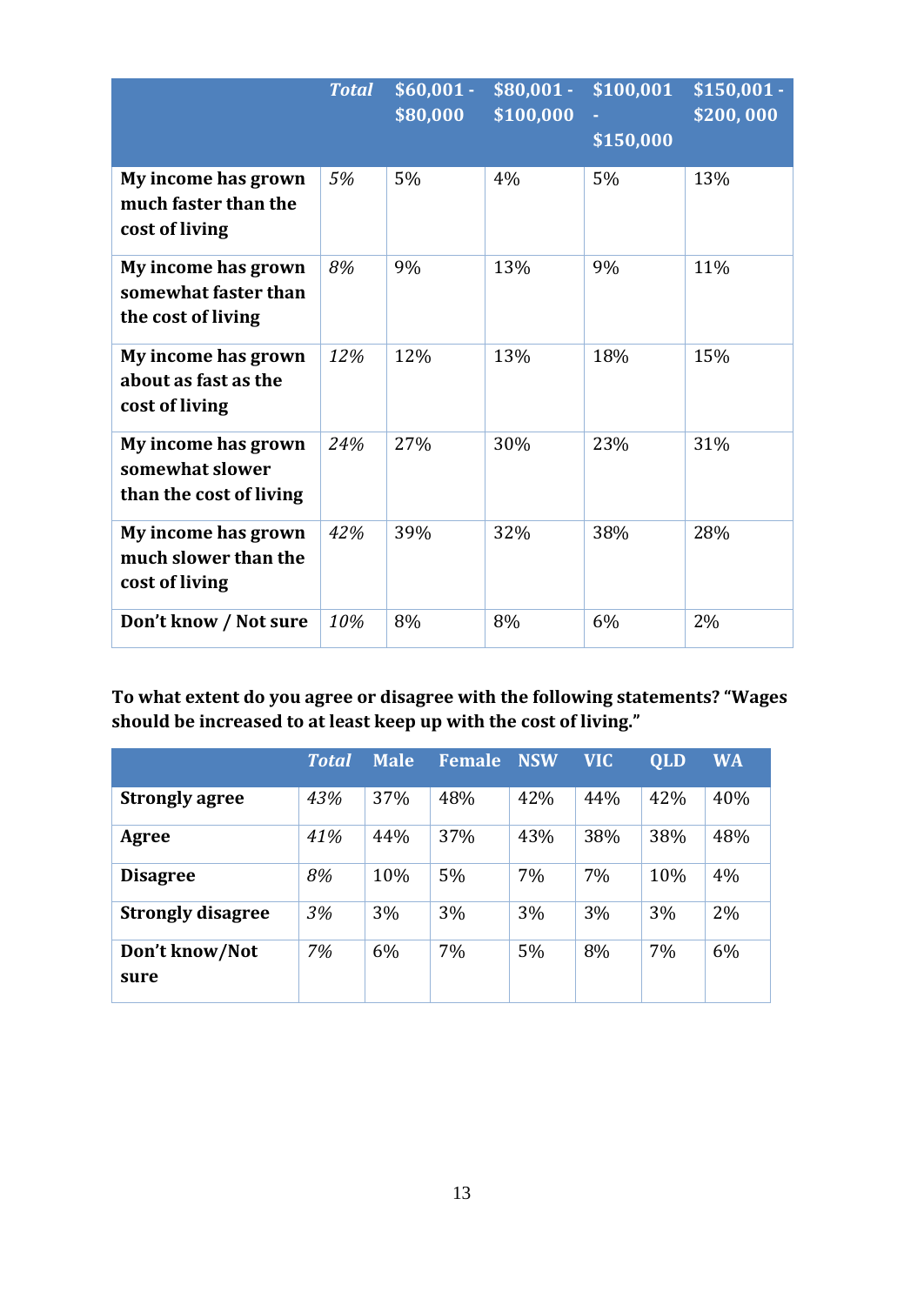|                          | <b>Total</b> | <b>Coalition</b> | Labor | <b>Greens</b> | <b>PHON</b> | <b>Other</b> |
|--------------------------|--------------|------------------|-------|---------------|-------------|--------------|
| <b>Strongly agree</b>    | 43%          | 32%              | 48%   | 52%           | 45%         | 46%          |
| Agree                    | 41%          | 47%              | 40%   | 30%           | 25%         | 38%          |
| <b>Disagree</b>          | 8%           | 11%              | 6%    | 6%            | 10%         | 4%           |
| <b>Strongly disagree</b> | 3%           | 3%               | 2%    | 5%            | 3%          | 3%           |
| Don't know/Not<br>sure   | 7%           | 8%               | 4%    | 6%            | 16%         | 9%           |

**To what extent do you agree or disagree with the following statements? "Government policies do not have much influence on how fast wages grow."**

|                             | <b>Total</b> | <b>Male</b> | <b>Female</b> | <b>NSW</b> | <b>VIC</b> | QLD | <b>WA</b> |
|-----------------------------|--------------|-------------|---------------|------------|------------|-----|-----------|
| <b>Strongly agree</b>       | 13%          | 17%         | 10%           | 16%        | 13%        | 12% | 15%       |
| Agree                       | 27%          | 29%         | 26%           | 28%        | 27%        | 27% | 30%       |
| <b>Disagree</b>             | 27%          | 29%         | 26%           | 25%        | 27%        | 29% | 25%       |
| <b>Strongly</b><br>disagree | 15%          | 14%         | 15%           | 16%        | 16%        | 13% | 9%        |
| Don't know/Not<br>sure      | 17%          | 12%         | 23%           | 16%        | 17%        | 19% | 22%       |

|                          | Total | <b>Coalition</b> | Labor | <b>Greens</b> | <b>PHON</b> | <b>Other</b> |
|--------------------------|-------|------------------|-------|---------------|-------------|--------------|
| <b>Strongly agree</b>    | 13%   | 17%              | 10%   | 14%           | 11%         | 15%          |
| Agree                    | 27%   | 36%              | 22%   | 26%           | 22%         | 20%          |
| <b>Disagree</b>          | 27%   | 23%              | 33%   | 28%           | 21%         | 21%          |
| <b>Strongly disagree</b> | 15%   | 8%               | 17%   | 21%           | 15%         | 19%          |
| Don't know/Not<br>sure   | 17%   | 15%              | 17%   | 11%           | 31%         | 25%          |